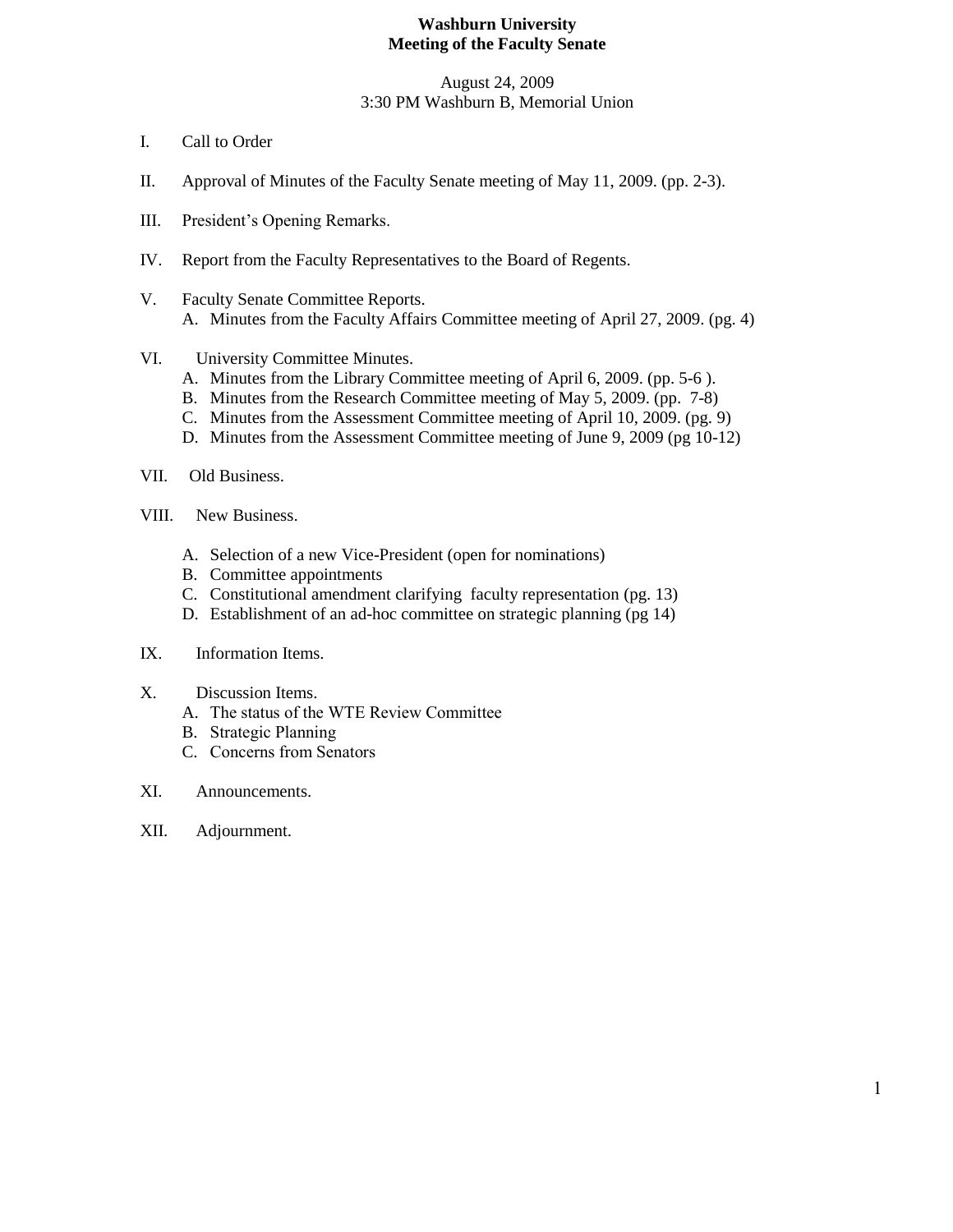#### **Faculty Senate Washburn University**

#### *Minutes of May 11, 2009 Kansas Room, Memorial Union*

- Present: Arterburn, Averett, Barker, Berry, Bowen (VPAA), Byrne, Camarda, Croucher, Faulkner, Fry, Janzen, Kaufman, Kelly, Kerchner, Khan, Lockwood, Lunte, Manske, Mazachek, McGuire, Melick, Menzie, Naylor, Patzel, Prasch (President), Quinn, Ray, Routsong, Russell, C. Schmidt, S. Schmidt, Sharafy, Shaver, Shipley, Sullivan, Unruh, Wunder
	- I. The meeting of the Faculty Senate was called to order at 3:33 PM.
	- II. The minutes of the Faculty Senate meeting of April 13, 2009 were approved.
	- III. President's Opening Remarks.
		- A. Prasch first outlined the voting procedures for incoming and outgoing members of the Senate.
		- B. He reported that most of the division elections had been conducted and that several of the new senators were at the meeting.
		- C. He also announced the winners of the Strategic Planning committee elections (Stephen Angel, Donna Lalonde, and Kim Morse) and announced that the Senate will soon have its own MyWashburn channel.
	- IV. Report from the Faculty Representatives to the Board of Regents. A. Prasch stated that the Board was not scheduled to meet until Friday, May 15.
	- V. Faculty Senate Committee Reports.
		- A. Minutes from the Electoral Committee meeting of April 10, 2009 were approved.
		- B. Minutes from the Faculty Affairs Committee meeting of March 30, 2009 were approved.
		- C. Minutes from the Academic Affairs Committee meeting of May 8, 2009 were approved.
	- VI. University Committee Minutes.
		- A. Minutes from the Faculty Development Committee meeting of March 6, 2009 were accepted.
		- B. Minutes from the Faculty Development Committee meeting of April 3, 2009 were accepted.
		- C. Minutes from the International Education Committee meeting of April 16, 2009 were accepted.
		- D. Minutes from the Assessment Committee meeting of Jan. 30, 2009 were accepted.
		- E. Minutes from the Assessment Committee meeting of Feb. 20, 2009 were accepted.
	- VII. Old Business.
		- A. In regard to the Transfer of International Baccalaureate Coursework (Action Item 09-07), senators agreed the item should be passed in for the sake of competiveness as well as to facilitate transfer credits. A motion was made to vote on the item, the motion was accepted, and senators voted. The item passed.
		- B. A motion was made to discuss the College of Arts and Sciences Academic Affairs Committee proposal (Action Item 09-03). The motion passed and discussion began with Prasch and Kaufman both acknowledging that the composition of the AAC has been brought up every year since the senate's inception. It was stated that the proposal was a compromise since it does not demand one to one representation and that it evens out issues of dominance from the College. A motion was made to vote on the item. Sixteen senators voted in favor of the item and 11 voted against it. The item did not pass because a 2/3 supermajority is required for changes in the constitution and sixteen votes in favor did not suffice.
		- C. Senator Ray called for a substitute motion to make a friendly amendment to the Notification of Infraction—Academic Impropriety Form (Action Item 09-06). She requested that in item E of the notification the "record names" should be removed. A motion was made to approve the change and it passed. Ray stressed the fact that the Academic Integrity Committee believes the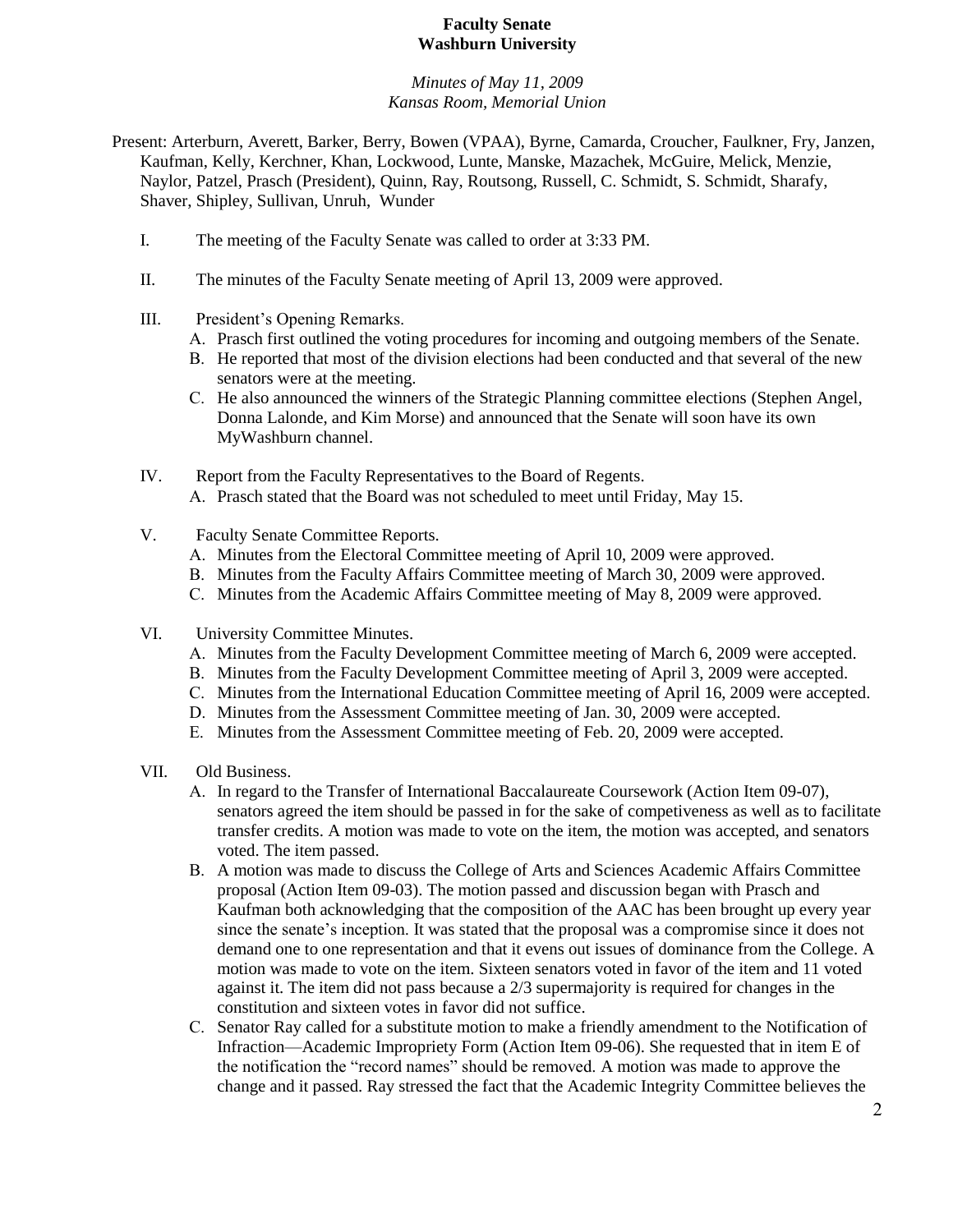form should pass because students currently perceive that there is a different standing for handling the various academic impropriety cases. It was also mentioned that University attorney Ken Hackler views the possibility of the faculty having a list of names of students with infractions a potential violation of FERPA. VPPA Bowen said that she does not disagree with having a list since she thinks it is important for the university to have a record of the types and volume of infractions so the university can educate students about infractions and therefore stop them. A list would be important to verify if a student is a repeat offender. Ray said the committee will regroup and figure out a way to create a list. She also stated that although the form will be optional, the committee was going to go ahead and submit the form. A motion was then made to vote on the item, it passed, and the item passed.

VIII. New Business.

The election of senate officers for the 2009-2010 academic year took place. The senate reelected Tom Prasch (CAS) as President and Gene Wunder (SOB) as Vice President. Senators voted Vickie Kelly (SAS) in as Secretary and Rick Barker (CAS) as Parlementarian.The aforementioned officers will also serve on the Executive Committee along with Sue Unruh (SON) and Janet Jackson (SOL).

- IX. Information Items. There were none.
- X. Discussion Items.
	- A. The FAC brought it to the Senate's attention that it had voted to have a committee of the faculty reviewing the Washburn Transformational Experience and wondered whether this committee was supposed to be reviewing it this spring. The FAC recommends that the Faculty Senate, upon reviewing the minutes, begin organizing this WTE committee during the Fall Semester.
	- B. Some senators inquired into the status of the Vote of No Confidence and Prasch stated the BOR was aware of the outcome since it was in the senate minutes. He added that official notification had been forwarded to both VPs.
- XIII. Announcements. There were none.
- XIV. Adjournment. The meeting was adjourned at 4:18 PM.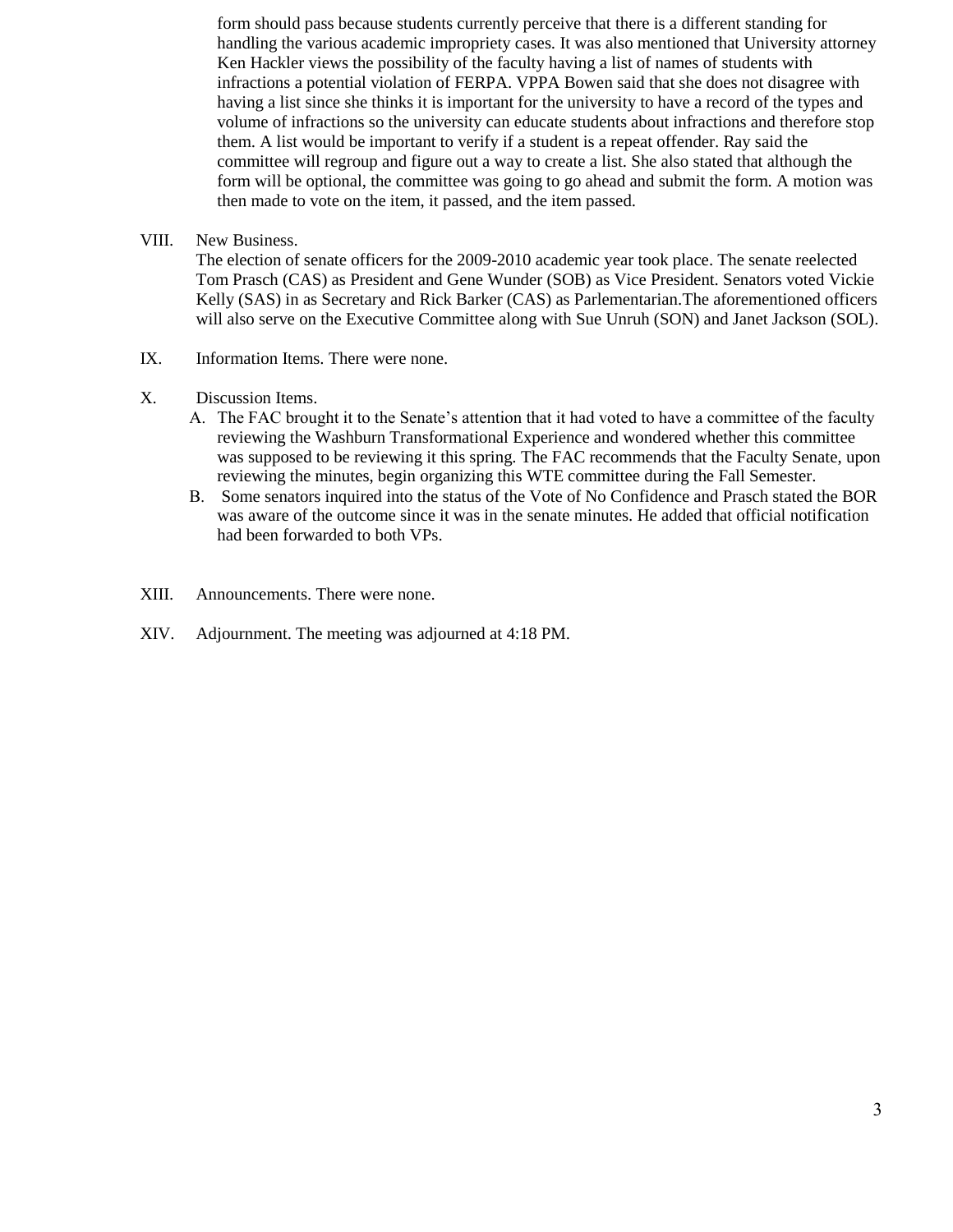## **Washburn University Faculty Affairs Committee** Minutes of April 27, 2009 Meeting Crane Room, Memorial Union

- Present: Michael McGuire (Chair), Linda Croucher, Myrl Duncan, Barbara Ginzburg, Park Lockwood, Tracy Routsong.
	- I. The meeting was called to order at 3:30pm.
	- II. Conflict of Interest / Grievance policy. There was a discussion regarding the feasibility of the grievance policy for promotion and tenure. The FAC chairs have scheduled a meeting to discuss this issue with the VPAA in order to determine if a grievance policy for P  $&$  T is feasible before proceeding on this issue. Information from this meeting will be discussed at the next FAC meeting.
	- III. Domestic Partnership Benefits were discussed. There was a domestic partnership document from 1998 and a memorandum sent to President Farley from the Benefits Committee in 2003 which was sent to the FS as an information item at the last meeting. The FAC is in the process of updating and revising this document. Upon competing revisions, it will be sent to the Faculty Senate as an action item.
	- IV. TIAA-CREF benefits were discussed. The FAC was asked to discuss a measure that would allow Washburn University employees to place their TIAA-CREF 403-b account contributions into a Roth IRA instead of a 457 (i.e., voluntary, or "extra" contributions). A representative from TIAA-CREF will be asked to provide information on this issue during the next FAC meeting.
	- V. WTE Review Committee. This committee was to be composed during the spring semester. The FAC is not sure what members are on this committee or even if this committee has been assembled yet. The FAC will continue to discuss this issue and propose this as a discussion item, if necessary, during FS meetings this fall.
	- VI. Composition of the Technology Steering Committee. The FAC is currently discussing how members are being appointed to this committee. This discussion will continue into the fall semester.

Meeting was adjourned at 4:30pm.

Next meeting TBA.

Submitted by Park Lockwood, Secretary of the Faculty Affairs Committee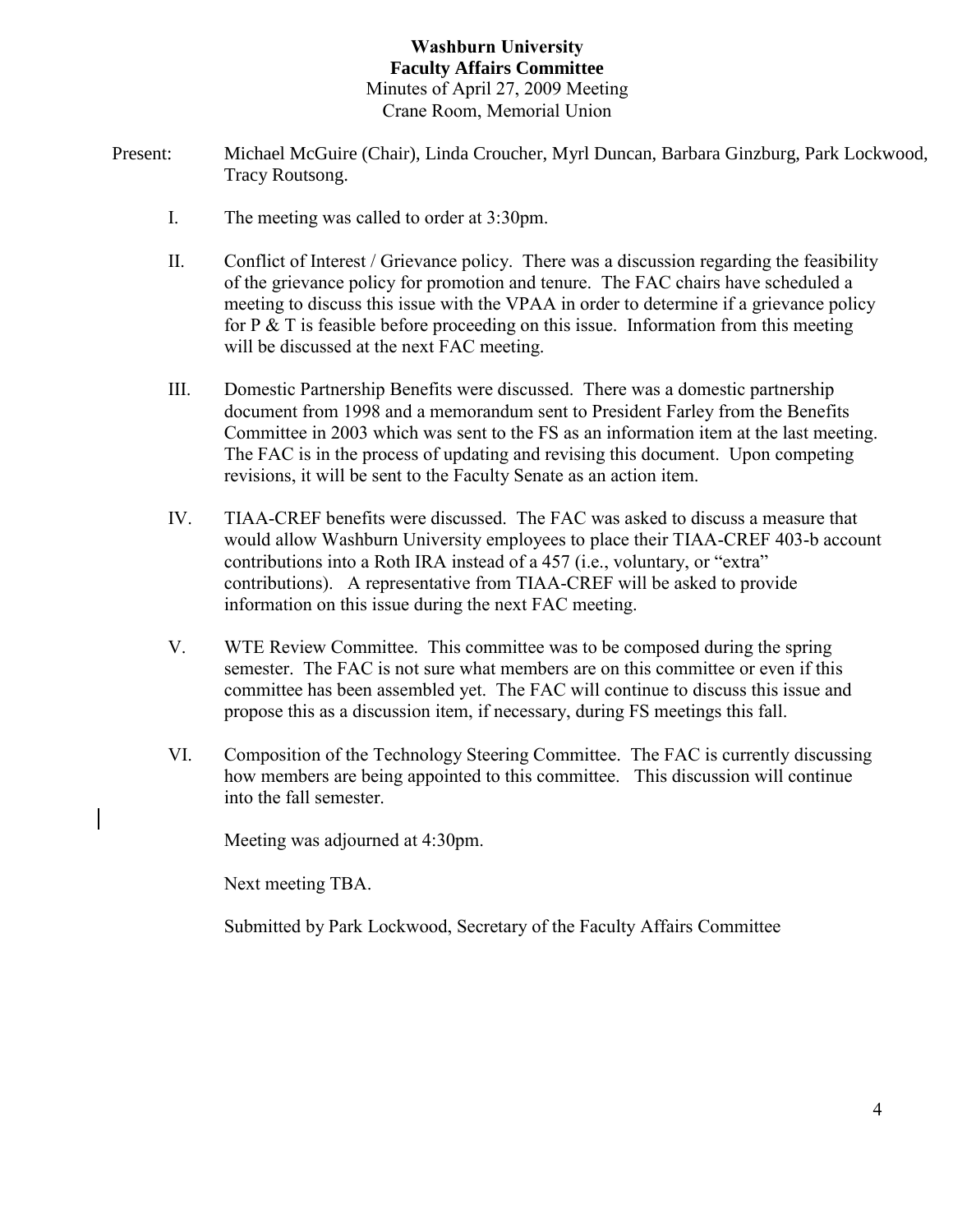*Library Committee Meeting MONDAY April 6, 2009 3:30 p.m. Room 105 Mabee Library*

#### *TO:*

*Dr. David Bainum Dr. Karen Barron Dr. Alan Bearman Ms. Amy Billinger*

#### **Dr. Cheryl Childers**

*Dr. Barry Crawford Dr. Sophie Delahaye Ms. Judy Druse Dr. Yongtao Du Dr. Liviu Florea*

*Ms. Kathy Hupp Dr. Ursula Jander Dr. Reinhild Janzen Mr. Terry Knowles Dr. Sam Leung Dr. Park Lockwood Dr. Michael McGuire Mrs. Marilyn Masterson Dr. Jay Memmott Ms. Jenny Mills*

*Dr. Maria Raicheva -Stover Dr. Michael Rettig Dr. Leslie Reynard Dr. Tom Schmiedele Dr. Douglass Smith Ms. Heather Smith -Collins Dr. Ann Marie Snook Dr. Sharon Sullivan Dr. Brian Thomas Dr. Jennifer Wagner Dr. Iris Wilkinson*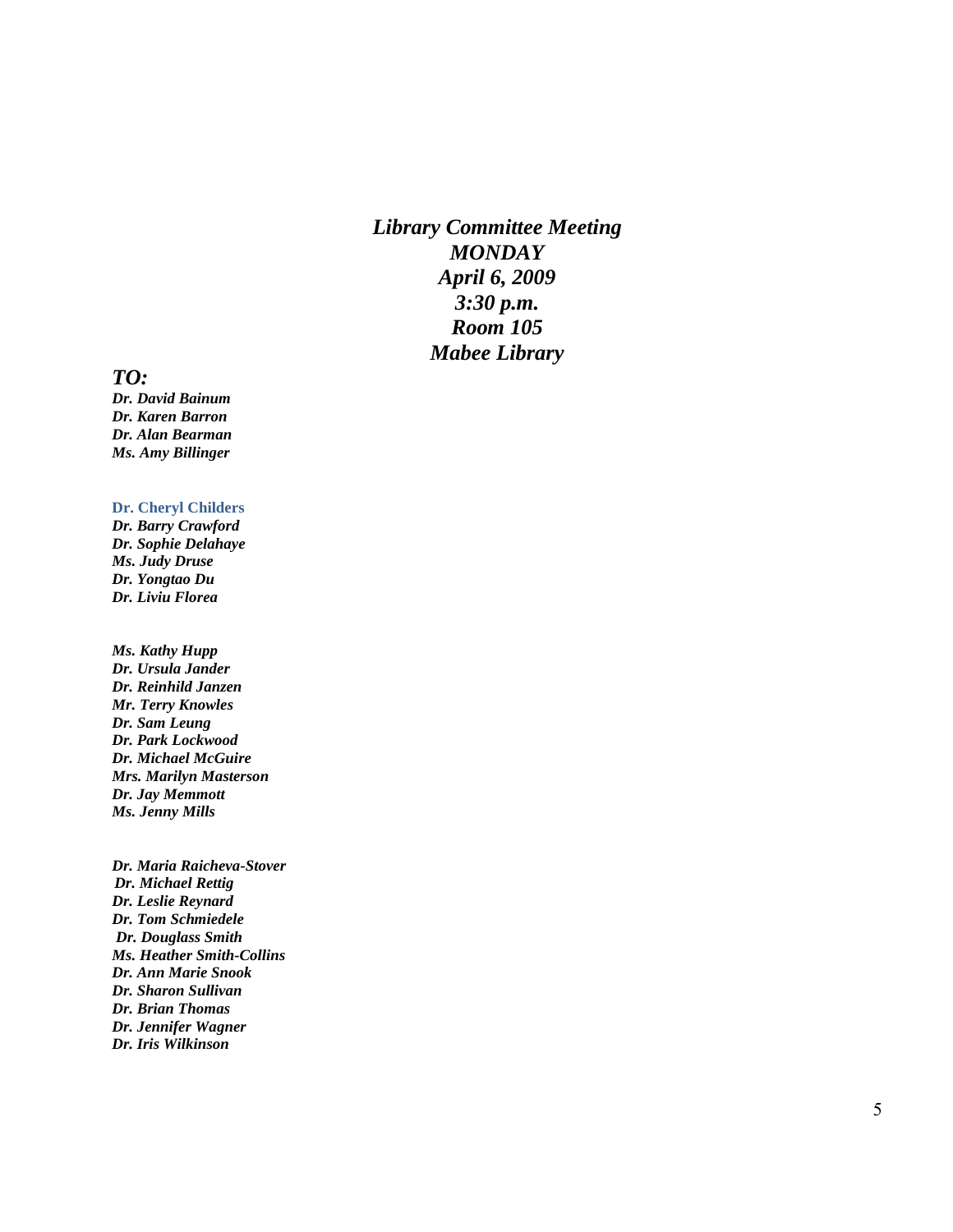**The Library Committee convened in the Mabee Library, Room 105 at 3:30 p.m. The following members were present: Dr. Bearman, Ms. Billinger, Dr. Barron, Dr. Childers, Dr. Delahaye, Ms. Druse, Dr. Liviu, Dr. Leung, Dr. McGuire, Mrs. Masterson, Dr. Reynard, Ms. Smith-Collins, Dr. Schmiedeler, Dr. Sullivan, Dr. Wagner, and Dr. Wilkinson. Drs. Reinhild and Thomas sent word they would be unable to attend.**

**Dr. Bearman discussed details about the decision making process for the list of materials'cuts and book buying changes that was distributed to faculty prior to the meeting. He explained that the reallocation was not based upon a budget cut because to date the President, VPAA and Deans had worked to protect the library budget to the best of their ability. Instead, the library budget process is being driven by the "serials crisis." Each year the library will face a shortfall between \$60,000- \$80,000 in purchasing power depending on inflation rates for books and journals, any budgetary augments, or other factors surrounding the budget. With administration and faculty support the library will continue to evaluate and assess library resources in order to balance the needs of the campus with what the library can afford.**

**The library has posted specific information about the reallocation process at the following website: http://www.washburn.edu/mabee/FY10\_Proposed\_Collections\_Realignment.shtml**

**All Kansas academic libraries are reducing their collections and eliminating serials and databases as part of their cost saving measures. The Libraries continue to work closely with partners across the state in an effort to create a partnership and to ensure that statewide strategy for dealing with the current crisis exists. The libraries are actively pursuing consortia deals with other libraries to reduce costs by migrating journal titles from print to electronic format. A significant reduction (54%) of the budget for book purchasing will occur in order to reallocate funds to support electronic databases and serials.** 

**Like so many University libraries fewer resources are available to help meet an increasing array of goals and objectives each year. The library will continue to identify ways to maintain an appropriate balance among disciplines and user groups; sustain access to research materials with available funding to support research, teaching, and extension; use endowed funds strategically to purchase important resources; and continue collaboration with the Washburn community to make the best decisions for our campus.**

**Dr. Bearman requests faculty input and assistance to help identify the titles selected for cancellation. This process of identifying and prioritizing what resources to keep or eliminate will be finalized by mid-May 2009. If you have any questions regarding this process, please contact your library liaison ASAP.**

**Discussion continued. Dr. Bearman stressed that the lists of materials targeted for elimination on the website are not final. Before final decisions are relayed to vendors the library staff needs to hear from faculty about their teaching and research needs.**

**Meeting adjourned at 4:08 p.m. Respectfully submitted Ginger D. Webber, Administrative Secretary**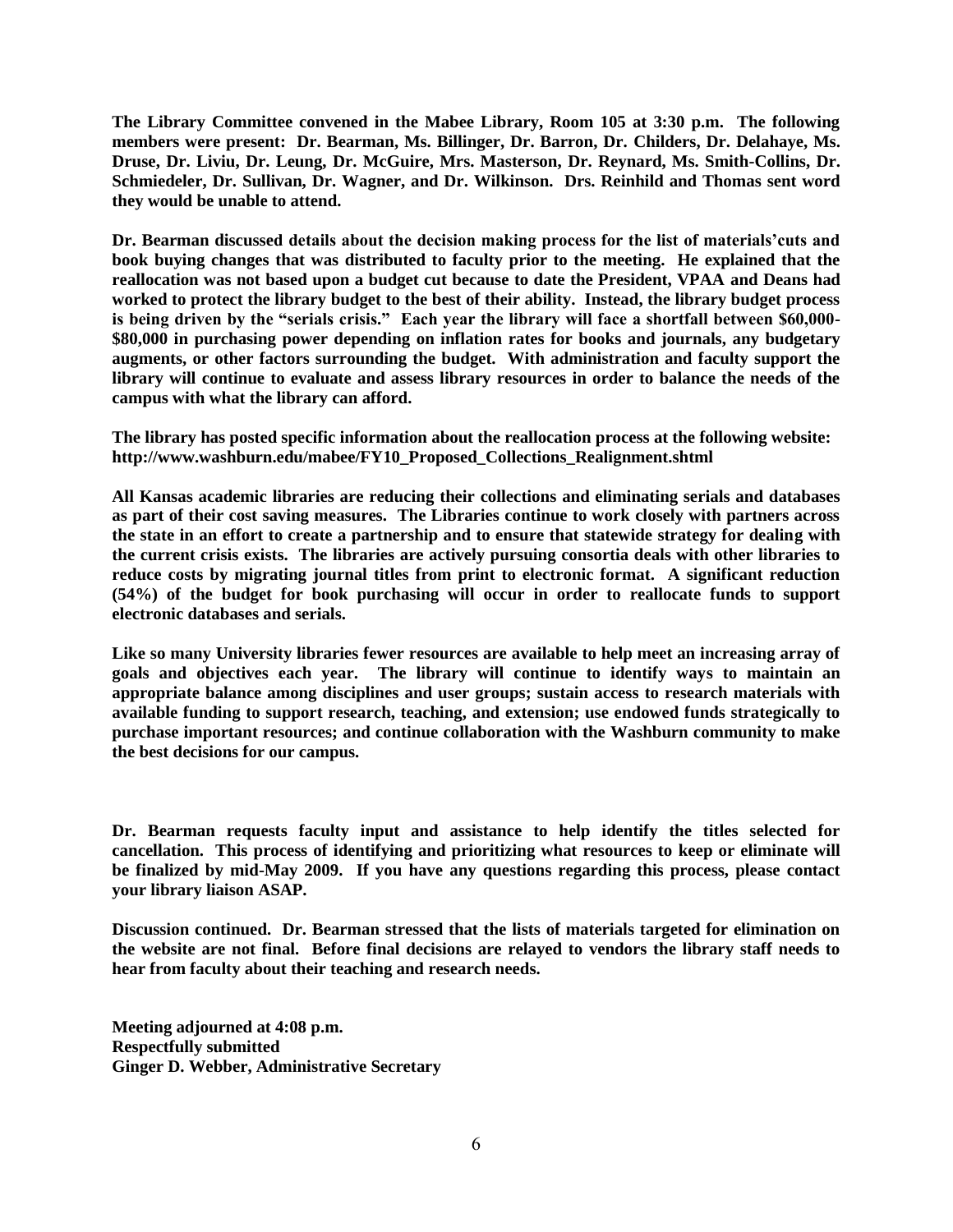#### **NOTES Research Grant Committee Meeting**  May 5, 2009

Members Present: Nancy Tate, Chair John Francis Matt Arterburn Tracy Routsong Martha Imparato

Nancy welcomed everyone and thanked them for coming. She then informed the committee that these applications are for the new FY2010 fiscal year. At the present time, there are no anticipated reductions in the budget for FY10 internal grants. The budget for research grants for the year is anticipated to be \$50,000. The committee received a total of three major research grant applications for a total of \$18,532 and five small research grant applications for a total of \$28,457.30. (However, Marguerite Perret submitted the same proposal in both categories and will withdraw her application from one of the categories if her grant application is funded).

The Major Research Grant sub-committee met and reviewed three applications. The Committee felt all were worthy of funding; although they recommended limiting the amount of funding for Merkel's proposal to transportation to and from the research location and a maximum of \$100/day for expenses. The Major Research Grant committee prioritized the applications as follows:

Ashworth Priority 1 Perret and Merkel Tie – Priority 2

The following is a summary of the applications and the approved grant awards.

## MAJOR RESEARCH

ASHWORTH: Requested funds in the amount of \$6,650.30 for research project, "Restoration of Diverse Tallgrass Prairie Plant Communities." Discussion ensued regarding the fact that this research project may require expenses incurred in FY11. Application awarded partially in the amount of \$5,850.30 (After discussion with the applicant, the \$800 in expenses which would be incurred in FY11 were eliminated.)

PERRET: Requested funds in the amount of \$5,000 for research project, "The Waiting Room: A Multi-Media Art Installation." The Committee agreed to fund this proposal under the following conditions:

1. The exhibit must have a showing in Topeka (preferably at Washburn University) and the campus must be notified when it is being exhibited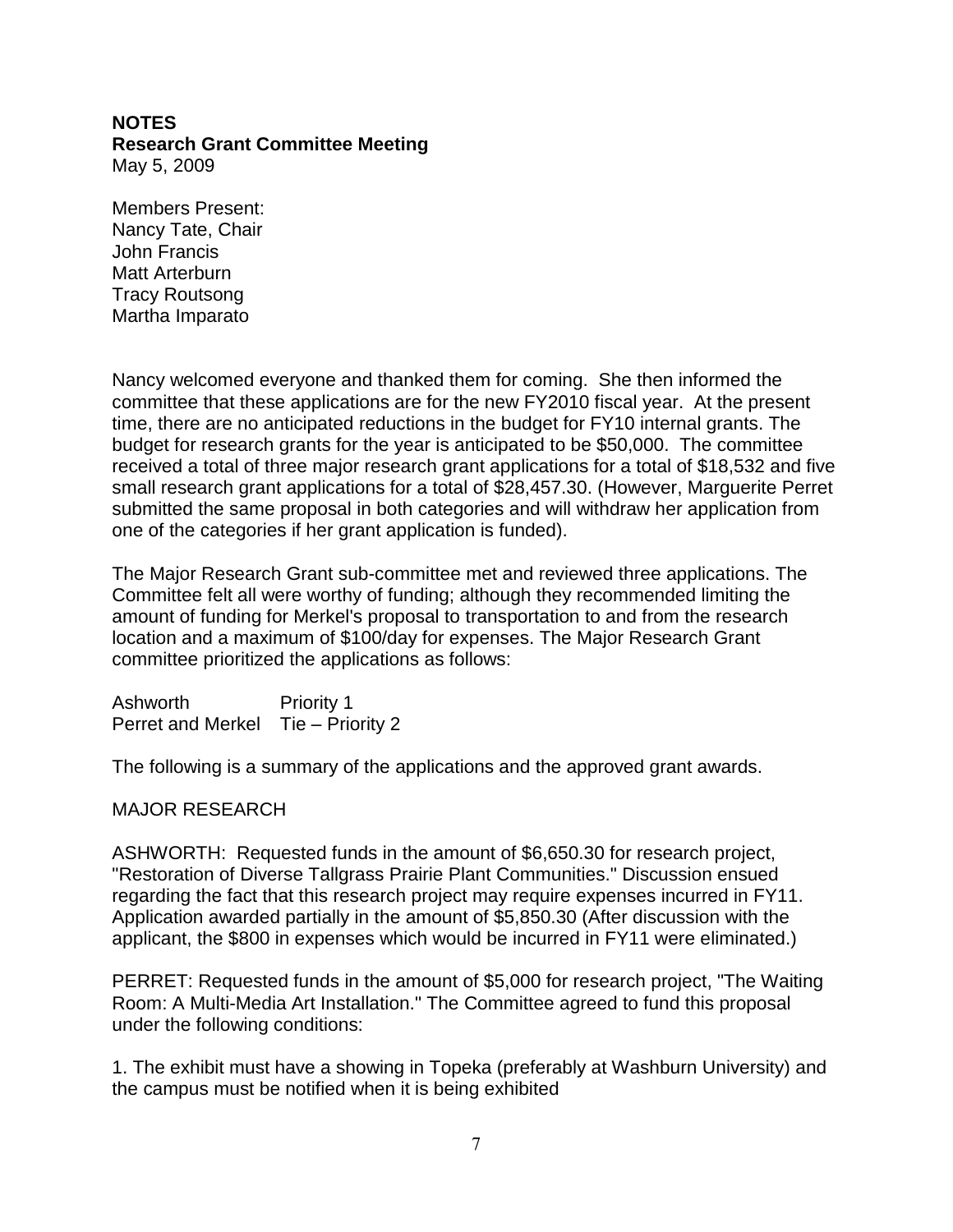2. At all showings of the exhibit, Washburn University should be recognized for its contribution to the project.

Application awarded conditionally in the amount of \$5,000.

MERKEL: Requested funds in the amount of \$10,000 for research project, "Jefferson, Slavery and the Law." As indicated previously, the Major Research Grant Review committee recommended reduction of the grant amount to include only transportation to and from the research location and a maximum of \$100/day for expenses. The Research Grant Committee agreed with this recommendation. Application awarded partially in the amount of \$6,882.

SMALL RESEARCH

DING: Requested funds in the amount of \$470 to purchase music composition software. Application awarded in the amount of \$470.

HUNT/LALONDE/DYE: Requested funds in the amount of \$3,000 for research project, "Collaboration in Teacher Preparation: Developing Common Goals and Outcomes for Preservice Teacher Fieldwork and Student Teaching." Application awarded in the amount of \$3,000.

KAPUSTA-POFAHL: Requested funds in the amount of \$3,000 for research project, "Nothing of Consequence? A Reconsideration of the Status of Feminist Scholarship in/on Czechosolovakia in the Socialist Era." Application awarded in the amount of \$3,000.

PERRET: Requested funds in the amount of \$3,000 for research project, "The Waiting Room: A Multi-Media Art Installation."

This application was withdrawn from consideration since Perret was awarded a major research grant for the project.

WATERS: Requested funds in the amount of \$455 for research project, "Training Parents to Implement Research-Based Reading Interventions to Their Children During the Summer Months."

Application awarded in the amount of \$455.

Total amount of funds awarded was \$24,657.30, leaving a remaining balance of \$25,342.70 available to be awarded this coming fall.

The Committee discussed the fact that an unusual situation had arisen this academic year with a significant amount of money returned from grants which had been awarded but were unable to be used. The Committee recommended that faculty be notified of the limited amount of remaining funds which are available for allocation if the money can be expended by June 30. Nancy agreed to send an allfaculty e-mail message to faculty and the joint internal grant committee members will meet virtually to review any applications received.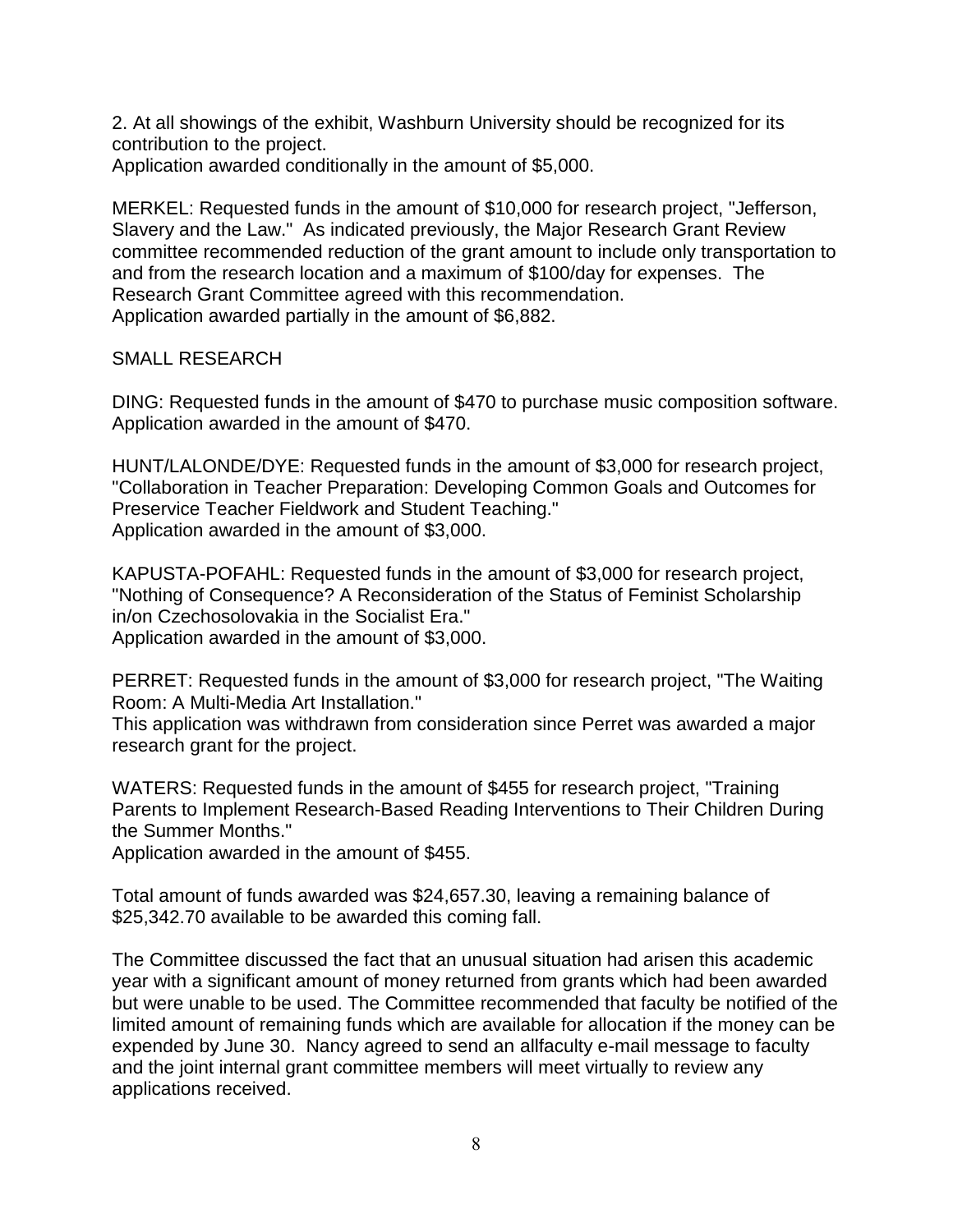## **MINUTES ASSESSMENT COMMITTEE** Friday, April 10, 2009 Shawnee Room 1:30 p.m.

Present: Donna LaLonde (chair), Nancy Tate, Melodie Christal, Joanne Altman, Heather Collins, and CJ Crawford (administrative support). Absent: Cathy Hunt, Jane Carpenter, Jim Hoogenakker, Jay Memmott, Lori Khan, Mary Shoop, Kandy Ockree, Denise Ottinger, Whitney Philippi, and Don Vest.

The committee minutes from January 30, 2009 and February 20, 2009 were approved as submitted.

The General Faculty meeting has been scheduled for Thursday, April 30, which conflicts with the Assessment Liaison workshop. Donna asked the committee for recommendations on whether or not the workshop should be rescheduled, or if we should try a virtual workshop using the Assessment wiki. For the virtual workshop, a question/discussion topic would be posted, the liaisons would be asked to post a response, and committee members and other liaisons could post follow up responses. After discussion, it was decided to cancel the workshop on April 30 and try the virtual workshop. An email will be sent to all liaisons with information regarding the virtual workshop. Topics were discussed and Donna asked the committee members to send additional comments or suggestions to her by Tuesday, April 14. The workshop time frame would be from the date the question/discussion topic is posted on the wiki through May 22.

Donna asked Nancy Tate about the discussion at the dean's meeting regarding the inclusion of assessment in annual reports. Nancy thought there was going to be a summary report of each academic unit's information on the Assessment web site that the dean's could get electronically. We don't have the ability on the web site at this time to pull off information from all 19 CAS departments in one summary report; this is a topic that needs to be discussed with ISS for next year. It was suggested that a summary report by division be prepared for CAS.

There was a discussion about whether a representative from the Assessment Committee should serve on the Program Review Committee or if the Assessment Liaison should be asked to attend the Program Review for their area. It was recommended that the Assessment Committee write summaries for each unit up for program review and rank them as developing, target, or advanced. The summaries would be sent to the units by November 1.

It was suggested that rather than store old Assessment data in history on the web site, it would be helpful to save the historical data as a pdf file. A chart could be put on the wiki and the pdf files could be attached to the chart (5 years of reports). This would make it easier for the liaisons and department chairs to locate data for their program review reports.

CJ will send an email to the members of the Assessment committee to try and set up a planning meeting for as early in June as possible.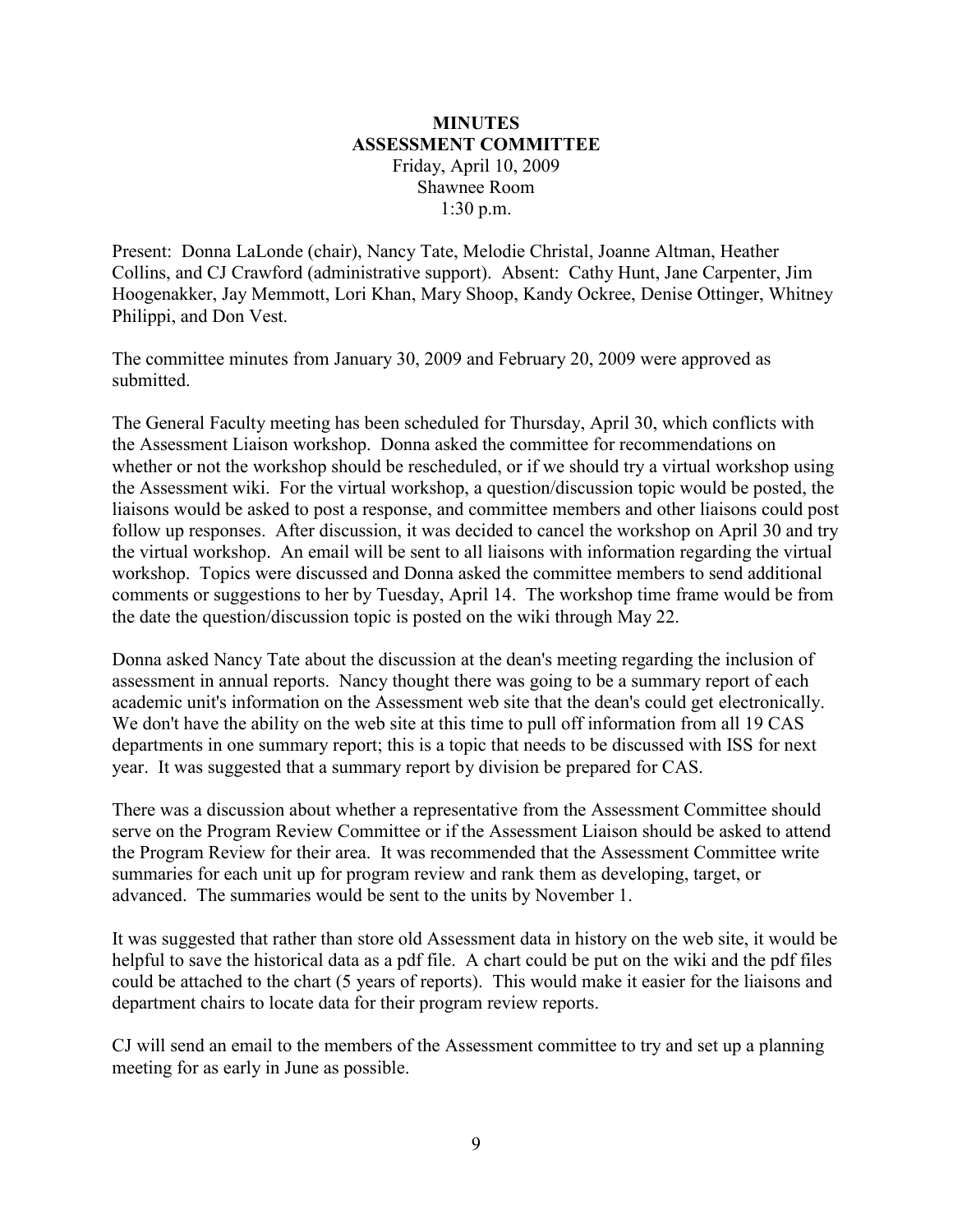### **MINUTES ASSESSMENT COMMITTEE** Tuesday, June 9 2009 Lincoln Room  $11:30$  a.m. (Action items are in *bold italics*)

Present: Donna LaLonde (chair), Nancy Tate, Melodie Christal, Denise Ottinger, Heather Collins, Cathy Hunt, Lori Khan, Kandy Ockree, Lucas Mullin and CJ Crawford (administrative support). Absent: Joanne Altman, Jane Carpenter, Danny Wade, Jay Memmott, Mary Shoop, and Don Vest.

#### **APPROVAL OF MINUTES**

The committee minutes from April 10, 2009 were approved as submitted.

#### **VIRTUAL WORKSHOP VS. FACE-TO-FACE WORKSHOP**

The virtual workshop on the Wiki that ran from April 30 through May 22 was not successful; only one response was received. A possible reason for the lack of participation may have been the timing because the end of the semester was very busy for everyone. Also, it may not be a tool that many faculty are comfortable using at this time for a discussion format. Face-to-face workshops are probably the better option for right now until faculty become more comfortable with using the Wiki.

#### **LIAISON ASSIGNMENTS**

The committee members who were present felt that liaison subgroups assigned to specific committee members should be continued. The discussion and feedback at the workshop on February 13 was good, but time became an issue in the spring for meetings.

#### **VSA UPDATE**

Melodie Christal gave a presentation on VSA – Voluntary System of Accountability. Washburn is one of about 300 public, 4-year institutions that are participating. The "College Portrait" icon for Washburn's web site is located on the following pages on Washburn's main web site – Admissions, About WU, Future Students, Parents and Family, and Visitors and Community. The site has general and statistical information about Washburn that can be viewed and compared against other participating universities. One link that is not functioning at this time is for Washburn's Assessment web site, which should be resolved with the development of the improved web site by September.

## **WEB SITE**

#### **Redesign**

There was discussion about the Assessment web site and if it should be redesigned and whether it should only be accessible through MyWashburn or placed on Washburn's web site for accessibility to the public. Donna felt that the site could be improved to make it more user friendly for entering and accessing assessment information. Locating the site outside of MyWashburn would make it easier for the committee to maintain and modify. *A subcommittee was formed to work on a redesign of the web site for committee approval – Nancy Tate,*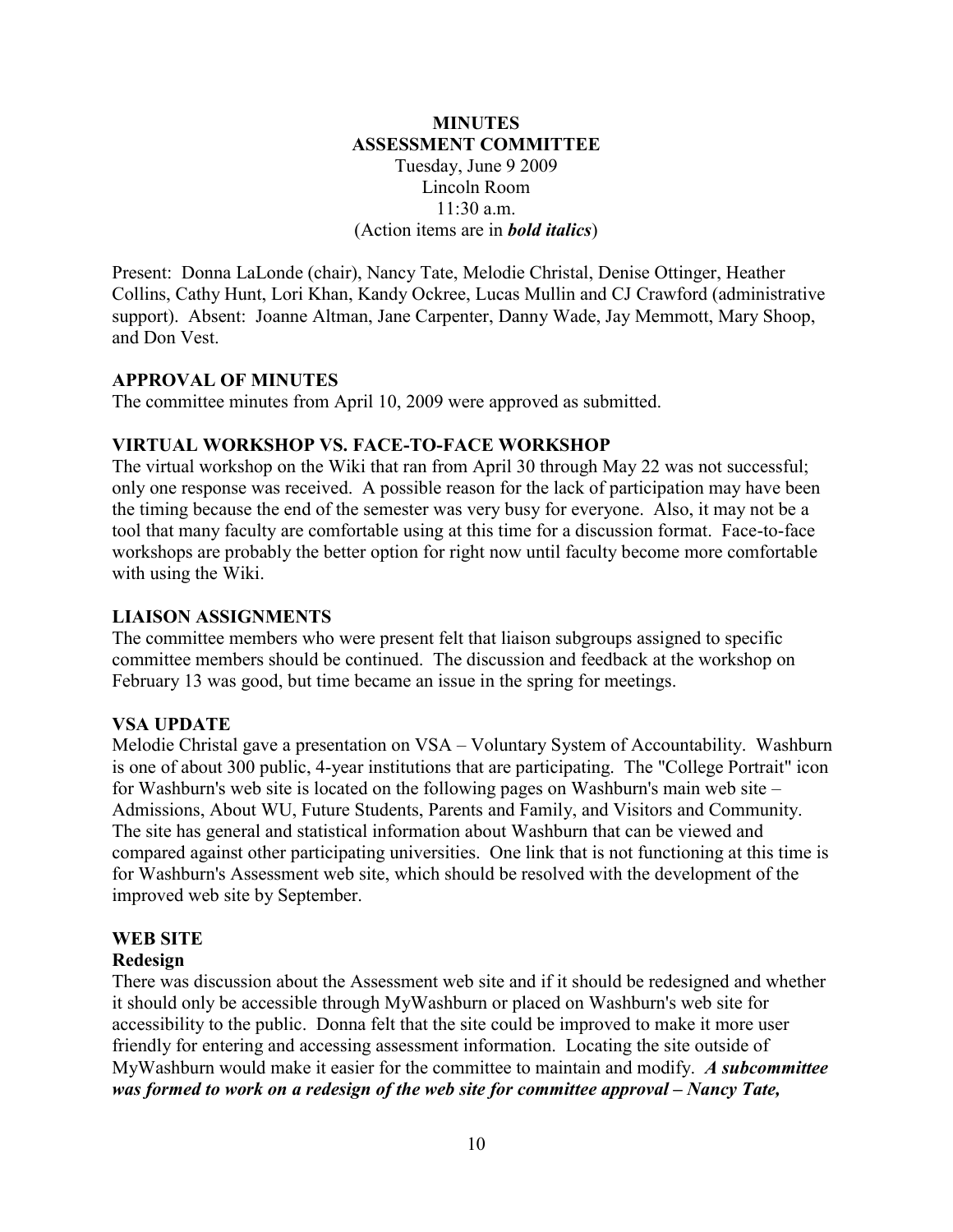### *Heather Collins, CJ Crawford, Melodie Christal, and Donna LaLonde. The improved web site should be developed over the summer to be rolled out at the September liaison workshop.*

## **Assessment Record Template**

A sample of an Assessment Record Template from the University of Massachusetts had been sent to the committee earlier as an attachment to the agenda. The purpose of this type of form would be for a more consistent reporting document to replace what is now on the Assessment web site. This type of format would also aid in mapping assessment methods, results, and improvements to objectives. This would not change how departments are obtaining and collecting data, just how the information is reported on web site. If it is agreed by the committee that this type of reporting tool should be used, the transfer of information from the existing forms would initially be handled by Donna and CJ. *The committee members were asked to review the attached for discussion at the next meeting in August*.

# **FALL 2009 SEMESTER PLANS**

# **Frequency of Committee Meetings**

Donna suggested that the committee should meet more frequently during the 2009-2010 academic year, and it was decided to have two meetings a month on the first and third or the second and fourth Tuesdays at 3:30 p.m. *CJ will check the University calendar and then send dates to the committee members for both fall and spring*.

#### **Assessment Liaison Workshops**

Cathy Hunt suggested that there be an Assessment Liaison "Kick-Off" workshop early in the fall semester to introduce the improved web site and discuss the committee's expectations for the academic year. The committee members would meet with their liaison subgroups throughout the year with a final workshop held in April so liaisons could present on their area's assessment plan and progress. *The first Assessment Liaison workshop will be Friday, September 18 from 2:00P-3:30P.*

Denise Ottinger suggested having an Assessment event before the beginning of the spring semester with concurrent workshops where departments could showcase various assessment processes and tools. The committee felt this would be a good idea and suggested that the first one be held on Thursday, January 13 from 9:00 a.m. to 12:00 p.m. *It was recommended that all faculty should be strongly encouraged to attend, which would involve communication and support from the deans. Nancy was asked to discuss this at a deans meeting and report back to the committee.*

## **Next Committee Meeting**

The committee will meet again the week of August 10. *CJ will work on scheduling the meeting date, time and location and notify committee members.*

## **MISCELLANEOUS**

Donna mentioned that she has been considering the possibility of making the COMPASS test mandatory for all incoming freshman during welcome week.

Two examples of Assessment Progress Rubrics were passed out for review and committee discussion. This rubric would be used to evaluate the status of each area's assessment progress based on the information reported on the Assessment web site. The committee all agreed that the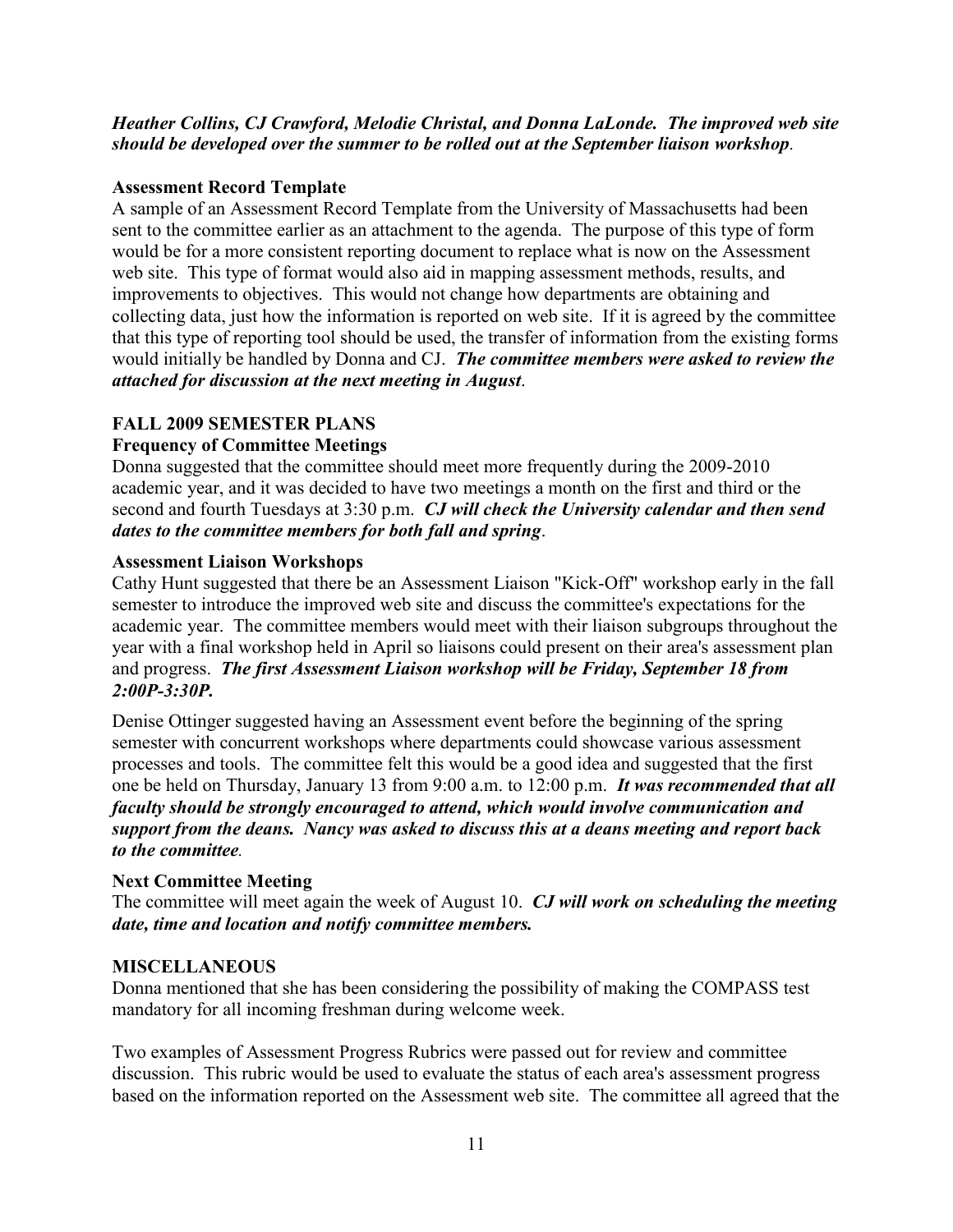sample from James Madison University would work well with a few modifications – change in the rating names and replacing the word "objectives" with "outcomes" to align with Washburn's terminology. *CJ will make the changes to the template, which will also be used as the document departments will receive to be included with the Program Review as well as for information for the annual University Assessment report.*

The meeting adjourned.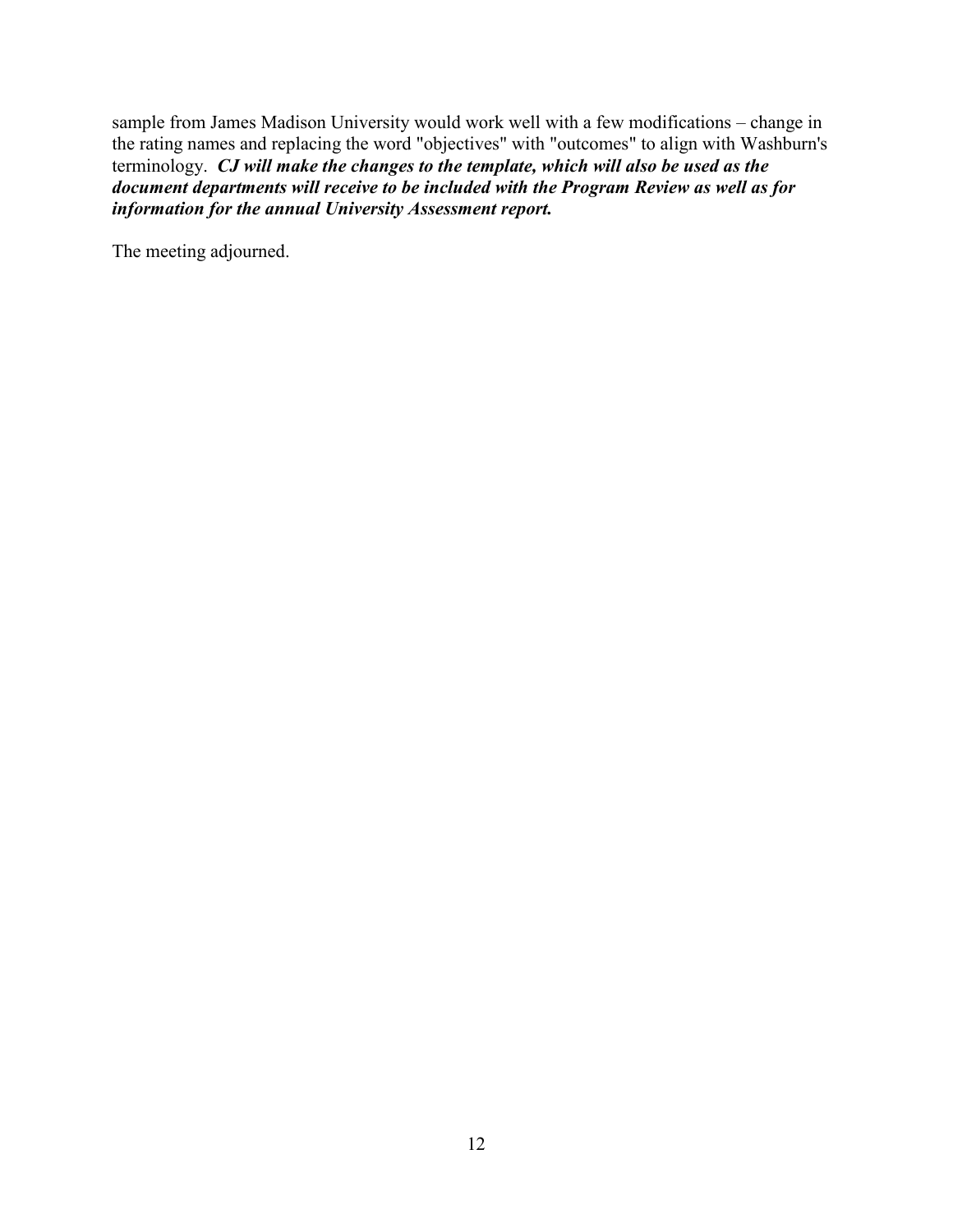Amendment to the Faculty Constitution Clarifying Faculty Representation

Rationale: The electoral committee, redoing faculty counts to determine representation for each unit this past semester, came across a problem relating to the existing wording of the constitution: eligible faculty are defined as those "on an annual contract" only, without specifying anything further. In II B, the number of "eligible faculty" determines the proportions of representation (which means that we fix it both places by fixing it here). In the case of the School of Nursing, how one counted part-time appointments was the issue. Are they eligible faculty or not? Given hiring patterns in the wake of the budget crisis, it is likely not only Nursing for whom this will be a problem. So the constitution must be made more specific. We can go two ways on this one: making eligibility and proportionality counts include only full-time faculty or also count part-time (down to half-time in the proposal below). One of the two following amendments should be moved for a vote (changes indicated in boldface):

## Option 1:

II A. Only **full-time** faculty on an annual contract are eligible to vote for and to serve on the Faculty Senate, excluding those serving more than half time in administrative capacities; provided, however, faculty on authorized leave of absence or sabbatical shall not be eligible to serve on the Faculty Senate during such period of leave or sabbatical. Any eligible faculty member may put his or her name forward for election.

#### Option 2:

II A. Only faculty on an annual contract **at the level of half-time or more** are eligible to vote for and to serve on the Faculty Senate, excluding those serving more than half time in administrative capacities; provided, however, faculty on authorized leave of absence or sabbatical shall not be eligible to serve on the Faculty Senate during such period of leave or sabbatical. Any eligible faculty member may put his or her name forward for election.